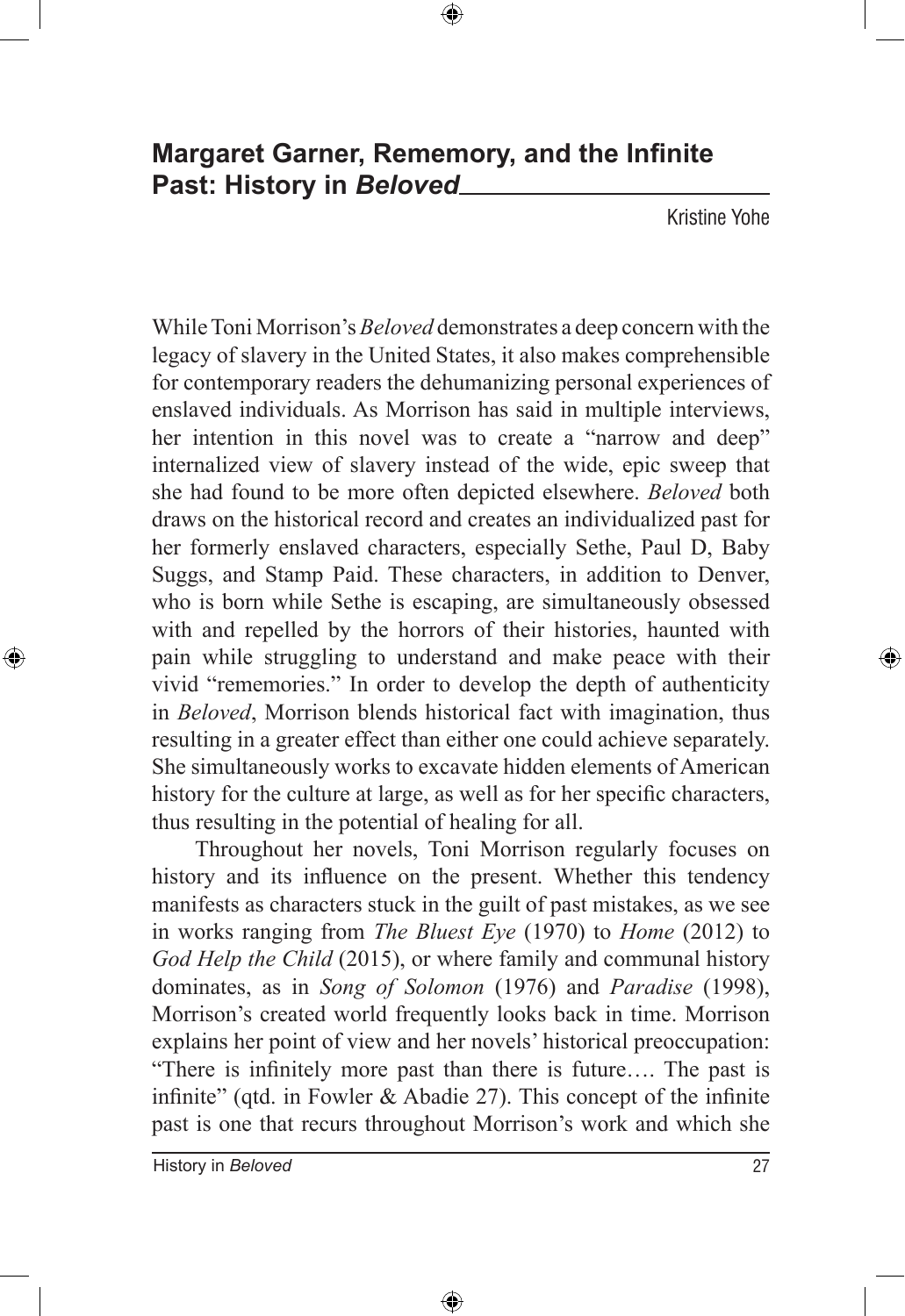comments upon repeatedly elsewhere. In creating her fiction, she sees history as a bottomless well from which to draw inspiration and content. Her own family history contributes to this focus because she has strong influences from her close relationships with her siblings, parents, and grandparents. For example, she heard firsthand accounts of Alabama slavery from her maternal grandfather and great-grandmother, both of whom lived with her family, resulting in her intimate awareness of this most horrific part of American history. In addition, as she has explained in interviews, these familial ties have influenced Morrison's geographical awareness, as her parents' and grandparents' stories of their lives in Alabama and Georgia gave her a sensibility of the US South not always available in such communities as Lorain, Ohio, where she was born and raised (Denard 178). All told, this sense of personal history fits within Morrison's broader cultural consciousness, resulting in distinctive foundational undercurrents throughout her fiction.

## **Margaret Garner and Cultural History**

Although Morrison has explained that she intended to create a novel, not a documentary, key elements of the plotline of *Beloved* were inspired by the historical record, especially concerning Margaret Garner. As Angelita Reyes explains, here, "Morrison is not as concerned with recording historical facts as she is with constructing meaning and emotional *truth* out of them" (77). The fraught history of United States slavery permeates *Beloved*, with powerful examples both narrow and broad. With its setting focused on Sweet Home, a farm in northern Kentucky, and 124 Bluestone Road, a house in Cincinnati, Ohio, the novel draws upon geography and fact to undergird its imaginative explorations. As Morrison has explained, she initially was inspired to create the novel after learning about a significant historical figure, Margaret Garner, whom she first discovered through her work as a book editor on the seminal collection *The Black Book*, edited by Middleton A. Harris and published by Random House in 1974.

Margaret Garner is remembered today because of her daring reaction to her failed escape to freedom. On a snowy night in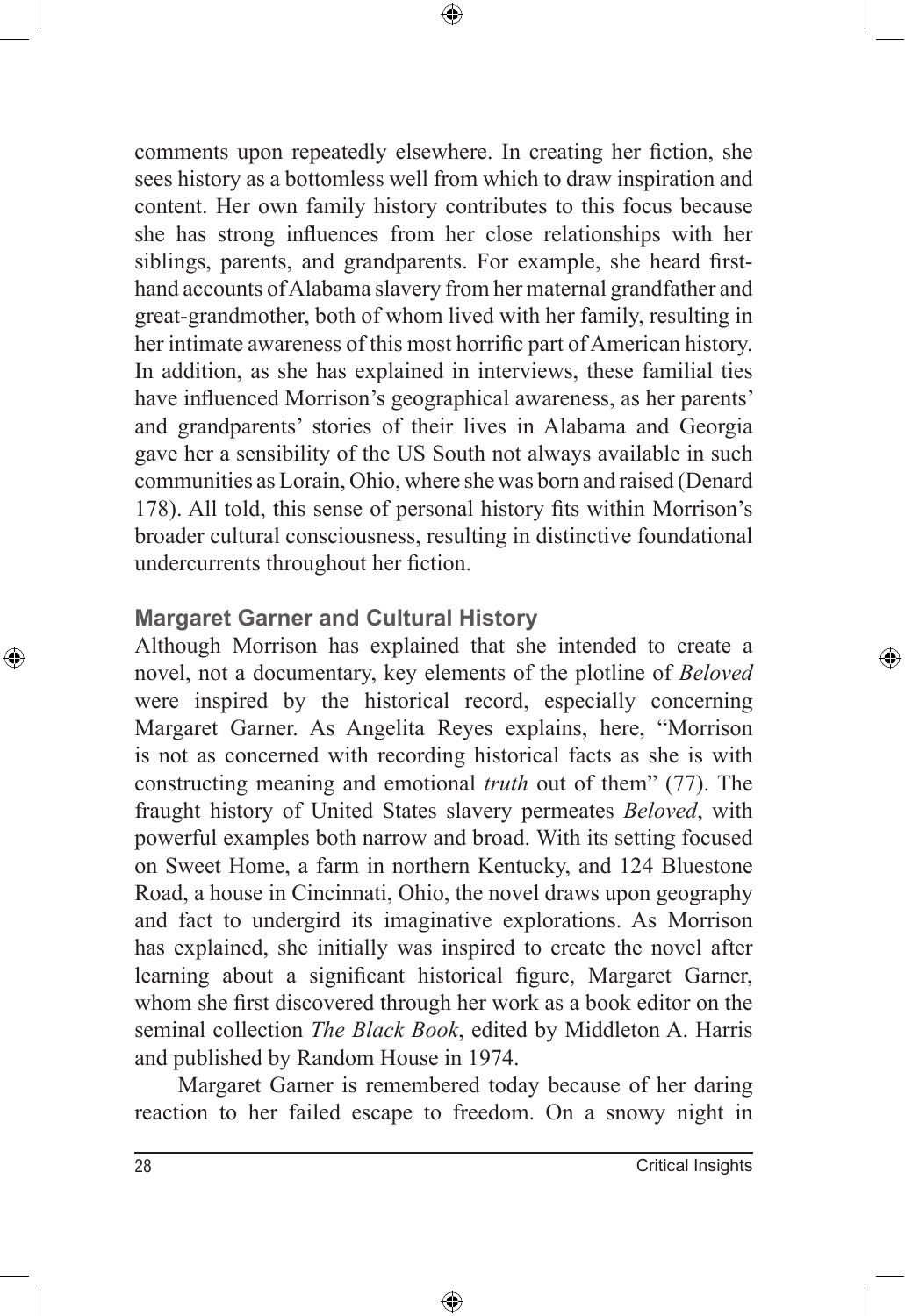January 1856, Margaret Garner, along with her husband, Robert, his parents, and their four children, escaped from Maplewood Farm in Richwood, Kentucky, where they were all enslaved, into what they hoped would be the beginning of freedom in Cincinnati, twenty miles away. Traveling by horse-drawn sleigh overnight to the riverfront town of Covington, Kentucky, the group then continued on foot over the frozen Ohio River into Cincinnati, specifically to the home of a free cousin, Elijah Kite. While the plan was for them next to proceed northward to freedom in Canada via the Underground Railroad, with the assistance of white Quaker abolitionist Levi Coffin, instead the house was surrounded, and they quickly were caught by the enslaver, Archibald Gaines, along with law enforcement officers. Faced with a certain return to the horrors of slavery, Robert and Margaret initially resisted capture: he shot and wounded two deputies, and she cut her toddler daughter Mary's throat with a butcher knife and struck the other children with a shovel. She later explained that her goal was to kill them and herself, preferring death for them all to re-enslavement. Mary died, and the surviving family members were captured and imprisoned.

The case drew national attention, with the dominant question being whether or not Margaret Garner would be charged with destruction of property or murder. Delores Walters explains the broader context: "Pro-slavery proponents considered Margaret's act of infanticide evidence of the savagery of Black women, thus justifying slavery, while anti-slavery activists vilified slavery itself, not its victims," who, they said, were forced to such violence by the evil system (4). Renowned abolitionist Lucy Stone spoke in the packed courtroom, shocking everyone with her blunt allegation that the pale skin of three out of four of Margaret's children—whom newspaper accounts describe as "almost white"—came about because they were conceived from rape by the enslaver, Archibald Gaines: "The faded faces of the negro children tell too plainly to what degradation the female slaves submit. Rather than give her little daughter to that life, she killed it. If in her deep maternal love she felt the impulse to send her child back to God, to save it from coming woe, who shall say she had no right to do it?" (qtd. in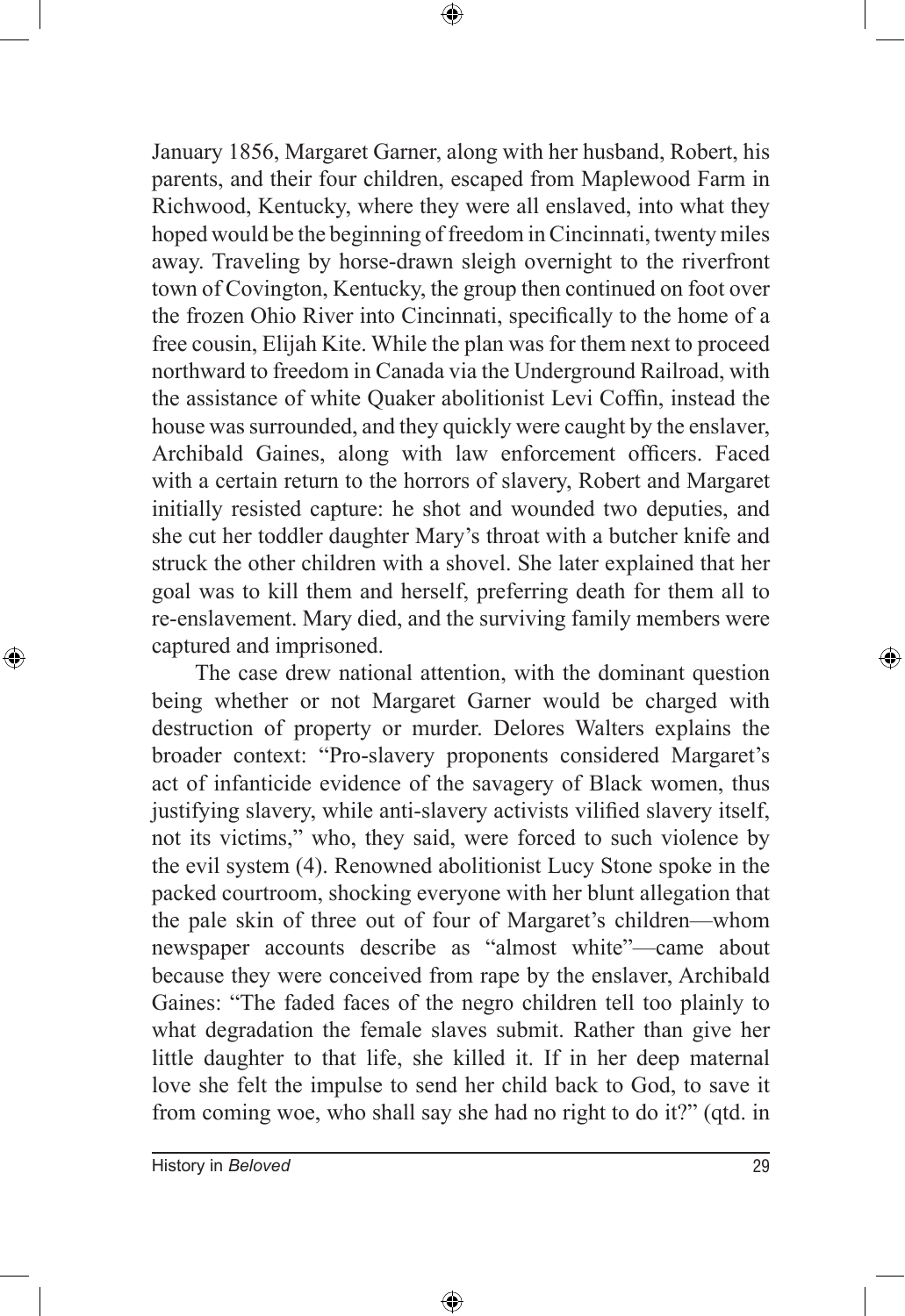Weisenburger 173). In his important book about Margaret Garner, *Modern Medea: A Family Story of Slavery and Child-Murder from the Old South* (1998), Steven Weisenburger supports Stone's allegation and corroborates this theory with documentation showing that Gaines was present at Maplewood before each of Margaret's three last pregnancies. Although newspaper accounts in *Cincinnati Gazette* state that Stone discussed possibly buying her freedom or beseeching Gaines to grant it, no mercy was offered to Margaret Garner, and the legal proceedings took their course. Because a murder charge would have meant that her deceased daughter was considered to be a human being, the overarching legal mandates instead prevailed. Margaret Garner, therefore, was convicted of the crime of destruction of property, returned to the custody of the enslavers, and literally sold down the river, dying two years later from typhoid fever in Mississippi.

Margaret explained the motivation for her courageous actions to P. S. Bassett when he visited the Garners in prison, stating that she preferred to "kill [her children all] at once, and thus end their suffering, than have them taken back to slavery and be murdered by piece-meal." In an article first published in *The American Baptist* in February 1856, Bassett, of Cincinnati's Fairmount Theological Seminary, sympathetically describes that meeting and remarks on Margaret's stoic reaction to the outcome: "She alludes to the child she killed as being free from all trouble and sorrow, with a degree of satisfaction that almost chills the blood in one's veins; yet she evidently possesses all the passionate tenderness of a mother's love" (10). It is telling that both Stone and Bassett, each of whom was white, recognize and comment upon the humanity and conviction of maternal love that Margaret Garner's bold actions demonstrate.

Margaret Garner's decisive act, to protect her child from slavery through death, was widely regarded by abolitionists as radical and brave because an enslaved woman deciding the fate of her child was unusual, and, while infanticide in such a circumstance was not unheard of, it was rare. In addition to Bassett's article, this case inspired other contemporary responses, including a dramatic 1867 painting by Thomas Satterwhite Noble, *The Modern Medea*, which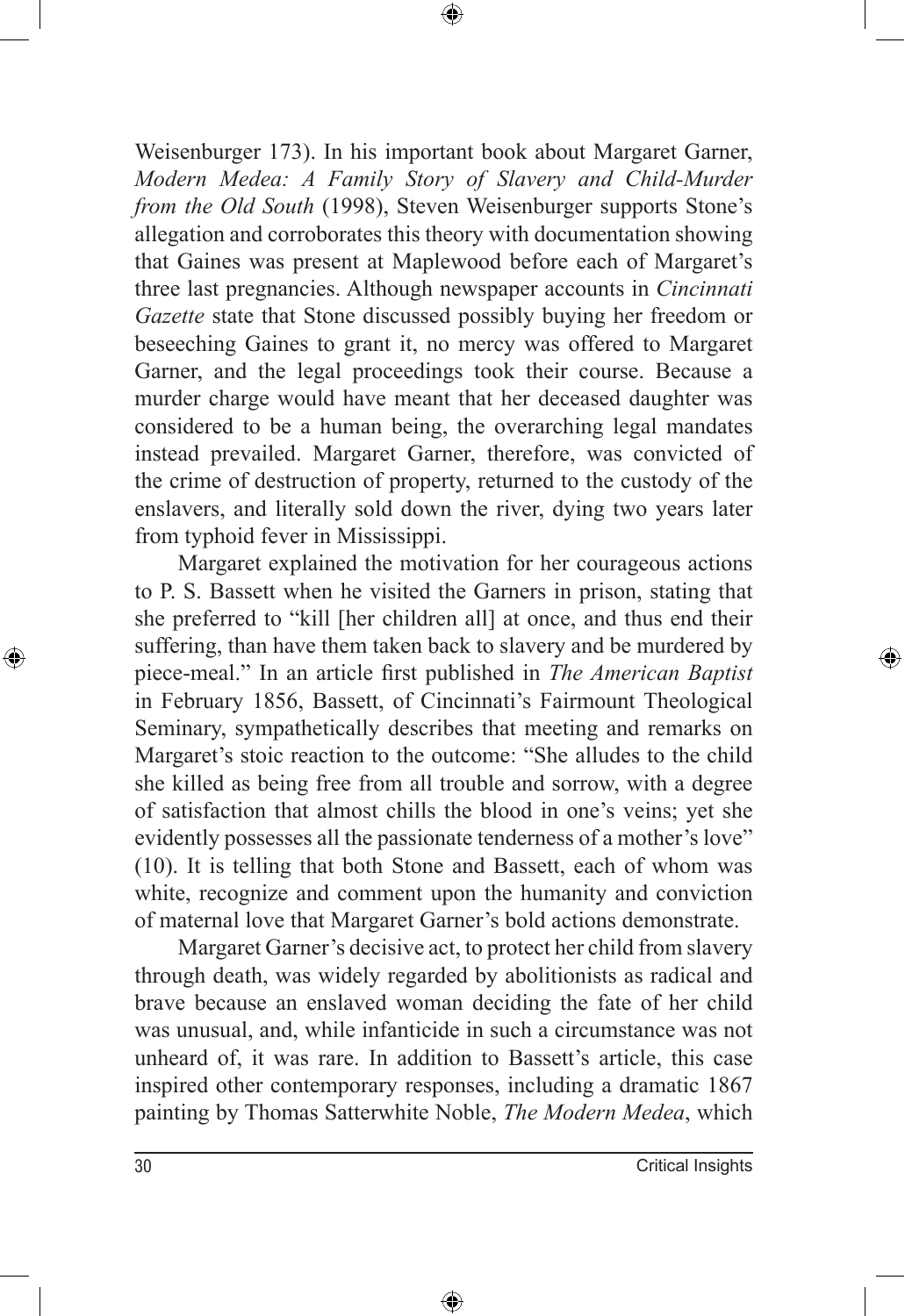now hangs in the National Underground Railroad Freedom Center in Cincinnati. In addition, shortly after learning about Margaret Garner, Frances Ellen Watkins Harper was prompted to create a powerful poem.

Harper's 1857 poem, "The Slave Mother: A Tale of the Ohio" (not to be confused with her 1854 poem simply entitled "The Slave Mother") brings to the fore the motivations and emotions of Margaret Garner and makes vivid her decision to save her daughter through death. In this sixty-four-line poem, Harper develops a domestic narrative where Margaret's devotion to her children, her "treasures," is beyond doubt. She tries to escape into Ohio and find sanctuary for her refugee family, but, when this proves impossible, her commitment to freedom does not waver, but shifts in its target from desire for a purported free state to the afterlife:

I will save my precious children From their darkly threatened doom, I will hew their path to freedom Through the portals of the tomb. (Harper 45–48)

If safety cannot be achieved on earth, then this determined mother will transform her life-giving power into life-taking and send her children to heaven. Harper makes Margaret Garner's logic clear: if life is hell, then death is peace. Through exalting Margaret's "deed of fearful daring" by the poem's end, Harper exhorts her readers to join the fight against slavery's tyranny and seek abolition at all costs. In addition, by entitling this poem as she does, coupled with her earlier poem with a similar title, Harper draws attention to the impossible status of enslaved women; while routinely forced to give birth to offspring also destined to a hellish life of bondage, they often were prevented from truly mothering their children. Harper's 1854 poem, "The Slave Mother," depicts a helpless and desperate woman whose child is forcibly torn from her arms on an auction block, while in the latter poem, the mother chooses her child's fate.

Learning of Margaret Garner's singular actions inspired Toni Morrison in a similar way as Frances Ellen Watkins Harper, for both authors focused on this brave woman's maternal commitment and